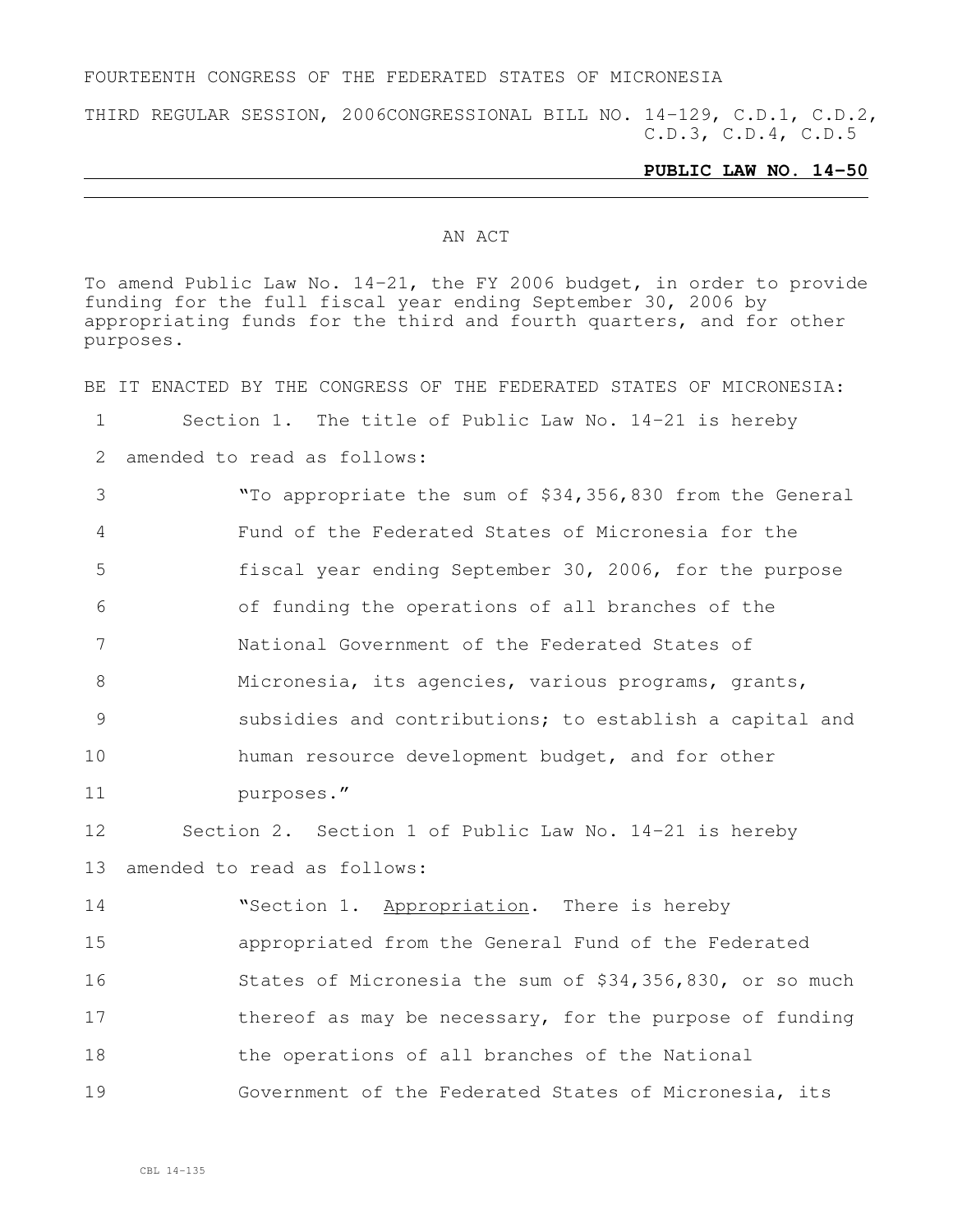agencies, various programs, grants, subsidies and contributions and capital and human resource development programs of the National Government of the Federated States of Micronesia for the fiscal year ending September 30, 2006. A deadline of December 1, 2005 is hereby set for all branches of the National Government to satisfy the requirements of section 103 of the Financial Management Act of 1979. The sum appropriated herein shall be apportioned as follows:" Section 3. Section 2 of Public Law No. 14-21 is hereby

amended to read as follows:

12 Section 2. Operating expenses of the Executive Branch. The sum of \$14,215,701, or so much thereof as may be necessary, is hereby appropriated from the General Fund of the Federated States of Micronesia for the fiscal year ending September 30, 2006, for the purpose of funding the operations of the Executive Branch of the National Government during the fiscal year 2006. The sum appropriated by this section shall be apportioned as follows:

### (1) Office of the President.

22 \$672,213, or so much thereof as may be necessary, for the operations of the Office of the President during the fiscal year 2006. The sum appropriated herein shall be apportioned as follows: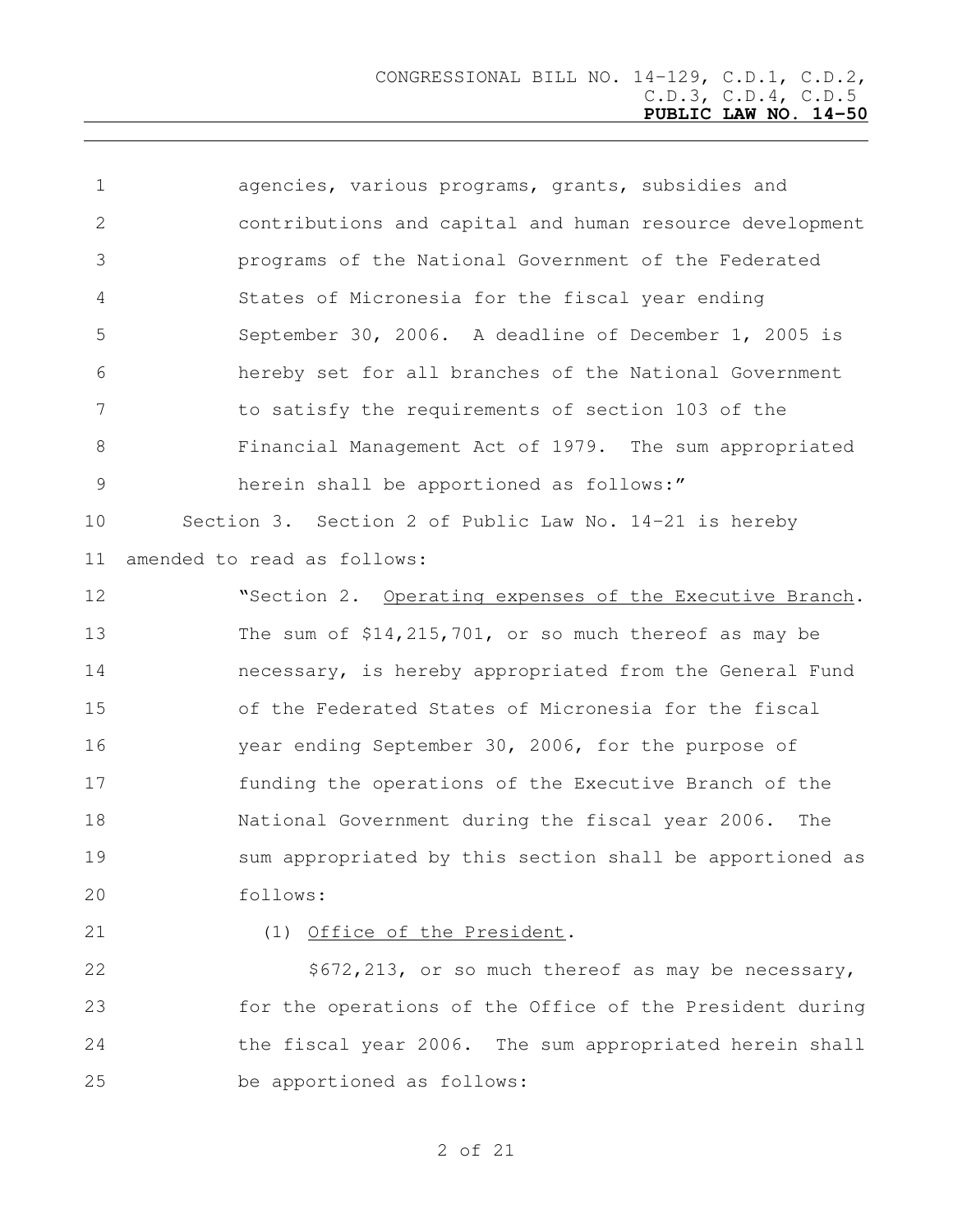| $\mathbf 1$     | 287,235                                                 |
|-----------------|---------------------------------------------------------|
| 2               | 93,678                                                  |
| 3               | 190,000<br>Contractual Services \$                      |
| 4               | 86,300                                                  |
| 5               | 15,000<br>Fixed Assets                                  |
| 6               | (2) Department of Foreign Affairs.                      |
| $7\phantom{.0}$ | \$3,200,651, or so much thereof as may be               |
| 8               | necessary, for the operations of the Department of      |
| $\mathcal{G}$   | Foreign Affairs during the fiscal year 2006. The sum    |
| 10              | appropriated herein shall be apportioned as follows:    |
| 11              | 1,170,385                                               |
| 12              | 163,070                                                 |
| 13              | 1,607,406<br>Contractual Services                       |
| 14              | 259,790                                                 |
| 15              | $-0-$<br>Fixed Assets                                   |
| 16              | (3) Department of Finance and Administration            |
| 17              | \$2,445,638, or so much thereof as may be               |
| 18              | necessary, for the operations of the Department of      |
| 19              | Finance and Administration during the fiscal year 2006. |
| 20              | The sum appropriated herein shall be apportioned as     |
| 21              | follows:                                                |
| 22              | 1,286,249                                               |
| 23              | 204,316                                                 |
| 24              | Contractual Services<br>622,027                         |
| 25              | 287,679                                                 |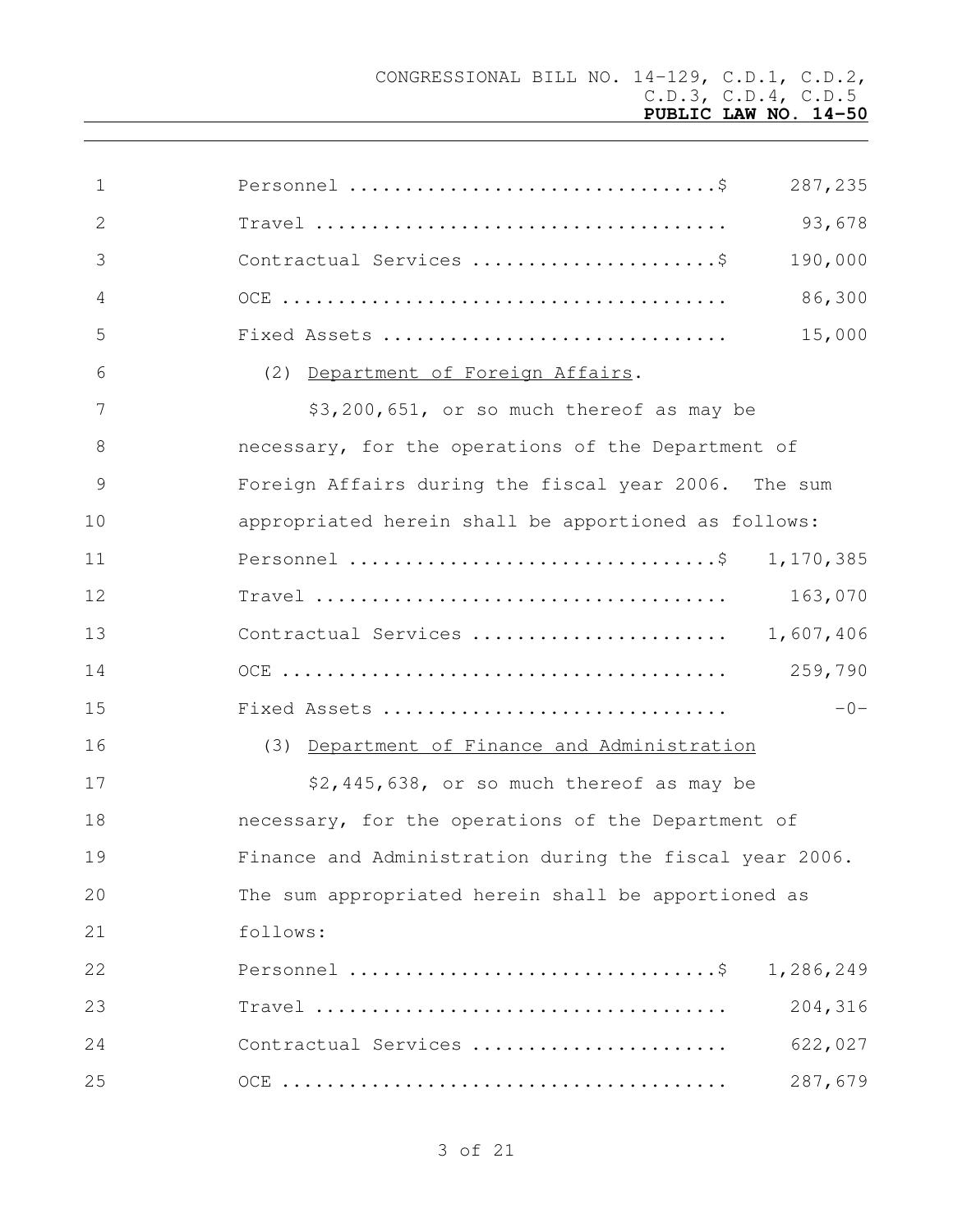| 1  | 45,367<br>Fixed Assets                                                                            |
|----|---------------------------------------------------------------------------------------------------|
| 2  | (4) Department of Economic Affairs.                                                               |
| 3  | $$1,063,113$ , or so much thereof as may be                                                       |
| 4  | necessary, for the operations of the Department of                                                |
| 5  | Economic Affairs during the fiscal year 2006. The sum                                             |
| 6  | appropriated herein shall be apportioned as follows:                                              |
| 7  | 830,535                                                                                           |
| 8  | 95,670<br>$\texttt{Travel}\ \dots\dots\dots\dots\dots\dots\dots\dots\dots\dots\dots\dots\,.$      |
| 9  | 5,309<br>Contractual Services                                                                     |
| 10 | 121,599                                                                                           |
| 11 | 10,000<br>Fixed Assets                                                                            |
| 12 | (5) Department of Transportation, Communication and                                               |
| 13 | Infrastructure.                                                                                   |
| 14 | \$1,366,142, or so much thereof as may be                                                         |
| 15 | necessary, for the operations of the Department of                                                |
| 16 | Transportation, Communications and Infrastructure during                                          |
| 17 | the fiscal year 2006. The sum appropriated herein shall                                           |
| 18 | be apportioned as follows:                                                                        |
| 19 | 579,126                                                                                           |
| 20 | $Travel \dots \dots \dots \dots \dots \dots \dots \dots \dots \dots \dots \dots \dots$<br>101,968 |
| 21 | 611,048<br>Contractual Services                                                                   |
| 22 | 70,000                                                                                            |
| 23 | 4,000<br>Fixed Assets                                                                             |
| 24 | (6) Department of Health, Education and Social                                                    |
| 25 | Affairs.                                                                                          |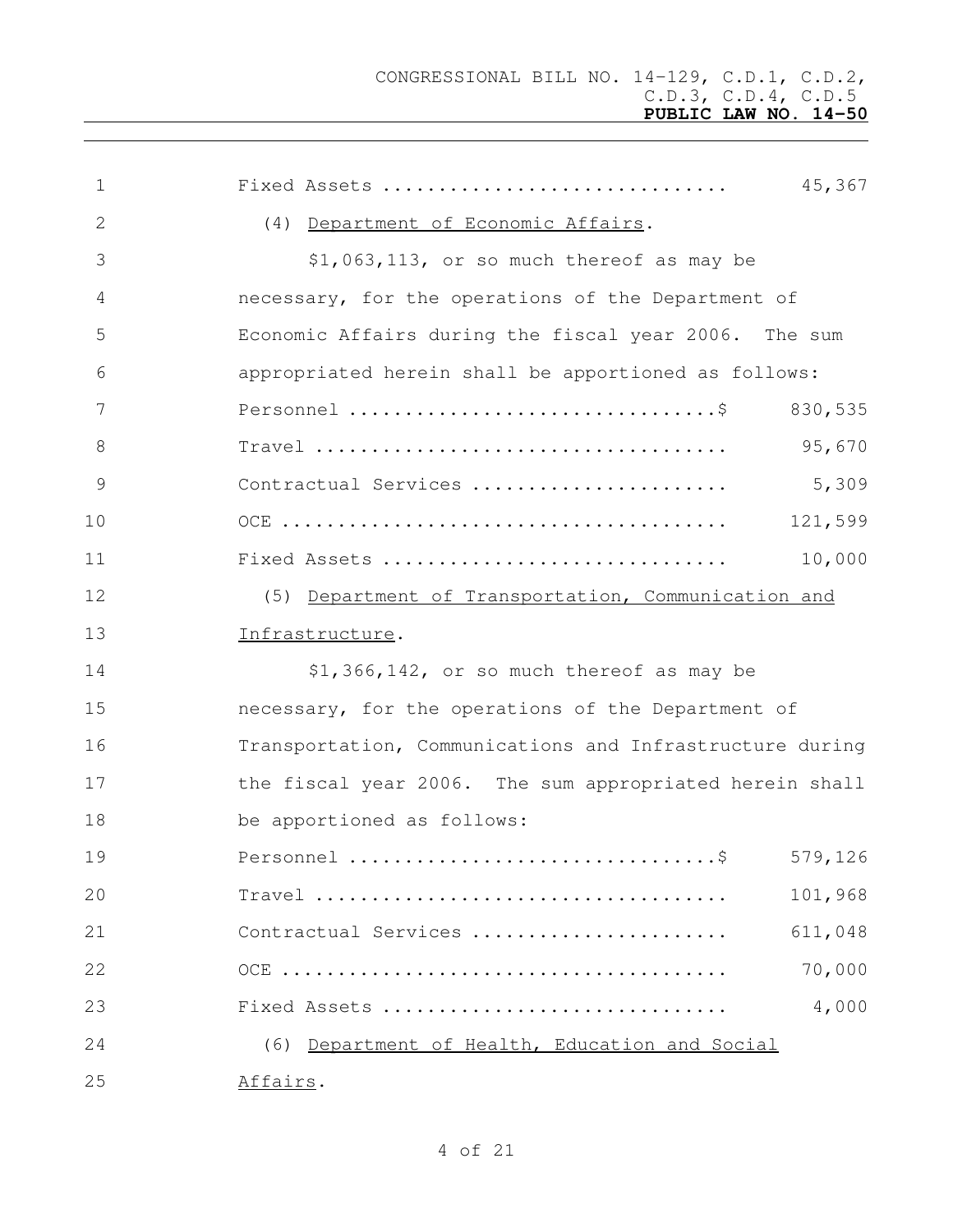| $\mathbf 1$    | \$1,905,991, or so much thereof as may be                                                         |
|----------------|---------------------------------------------------------------------------------------------------|
| 2              | necessary, for the operations of the Department of                                                |
| 3              | Health, Education and Social Affairs during the fiscal                                            |
| 4              | year 2006. Of the total funds appropriated herein,                                                |
| 5              | \$359,081 shall be deemed to come from funds available                                            |
| 6              | under the amended Compact for the education sector,                                               |
| 7              | \$764,383 from the health sector, \$380,474 from the                                              |
| 8              | supplemental education grant (SEG) and \$67,901 from the                                          |
| $\overline{9}$ | Compact I Section 221(b) Special Block Grant. The sum                                             |
| 10             | appropriated herein shall be apportioned as follows:                                              |
| 11             | 935,875                                                                                           |
| 12             | 439,667<br>$Travel \dots \dots \dots \dots \dots \dots \dots \dots \dots \dots \dots \dots \dots$ |
| 13             | 269,288<br>Contractual Services                                                                   |
| 14             | 254,461                                                                                           |
| 15             | 6,700<br>Fixed Assets                                                                             |
| 16             | (7) Department of Justice.                                                                        |
| 17             | \$2,664,435, or so much thereof as may be                                                         |
| 18             | necessary, for the operations of the Department of                                                |
| 19             | Justice during the fiscal year 2006.<br>The sum                                                   |
| 20             | appropriated herein shall be apportioned as follows:                                              |
| 21             | 1,837,660                                                                                         |
| 22             | $Travel \dots \dots \dots \dots \dots \dots \dots \dots \dots \dots \dots \dots \dots$<br>117,190 |
| 23             | 239,900<br>Contractual Services                                                                   |
| 24             | 448,185                                                                                           |
| 25             | 21,500<br>Fixed Assets                                                                            |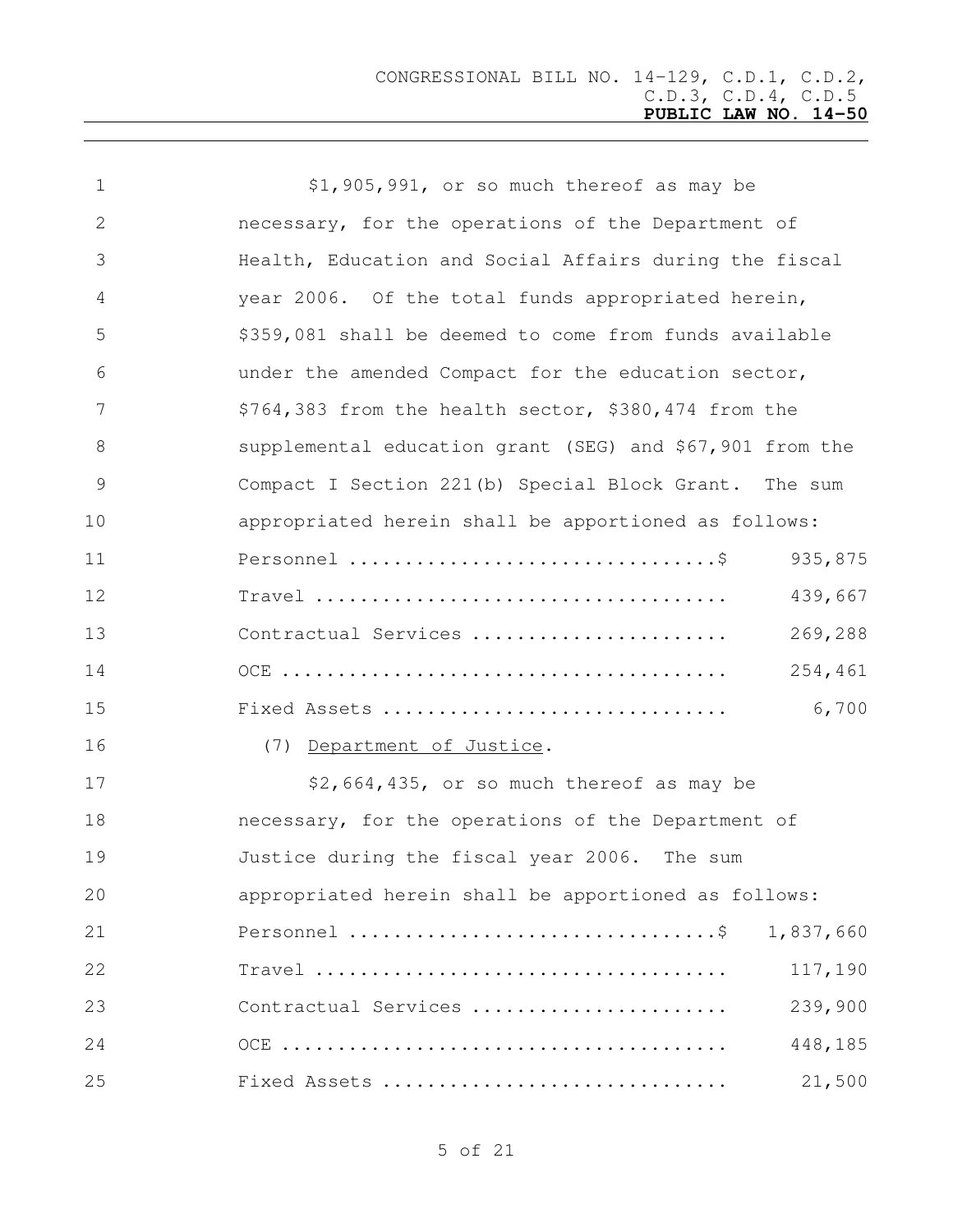| $\mathbf 1$     | (8) Office of the Public Defender.                                                          |
|-----------------|---------------------------------------------------------------------------------------------|
| 2               | \$667,177, or so much thereof as may be necessary,                                          |
| 3               | for the operations of the Office of the Public Defender                                     |
| 4               | during the fiscal year 2006. The sum appropriated                                           |
| 5               | herein shall be apportioned as follows:                                                     |
| 6               | 456,941                                                                                     |
| $7\phantom{.0}$ | 130,000<br>$Travel \dots \dots \dots \dots \dots \dots \dots \dots \dots \dots \dots \dots$ |
| 8               | Contractual Services<br>39,486                                                              |
| $\mathcal{G}$   | 37,700                                                                                      |
| 10              | 3,050<br>Fixed Assets                                                                       |
| 11              | (9) Office of Compact Management.                                                           |
| 12              | \$230,341, or so much thereof as may be necessary,                                          |
| 13              | for the operations of the Office of Compact Management                                      |
| 14              | during the fiscal year 2006. The sum appropriated                                           |
| 15              | herein shall be apportioned as follows:                                                     |
| 16              | 85,841                                                                                      |
| 17              | 60,000                                                                                      |
| 18              | Contractual Services<br>57,200                                                              |
| 19              | 23,100                                                                                      |
| 20              | 4,200''<br>Fixed Assets                                                                     |
| 21              | Section 4. Section 3 of Public Law No. 14-21 is hereby                                      |
| 22              | amended to read as follows:                                                                 |
| 23              | "Section 3. Operating expenses of the Legislative                                           |
| 24              | Branch.                                                                                     |
| 25              | The sum of \$3,183,226, or so much thereof as may be                                        |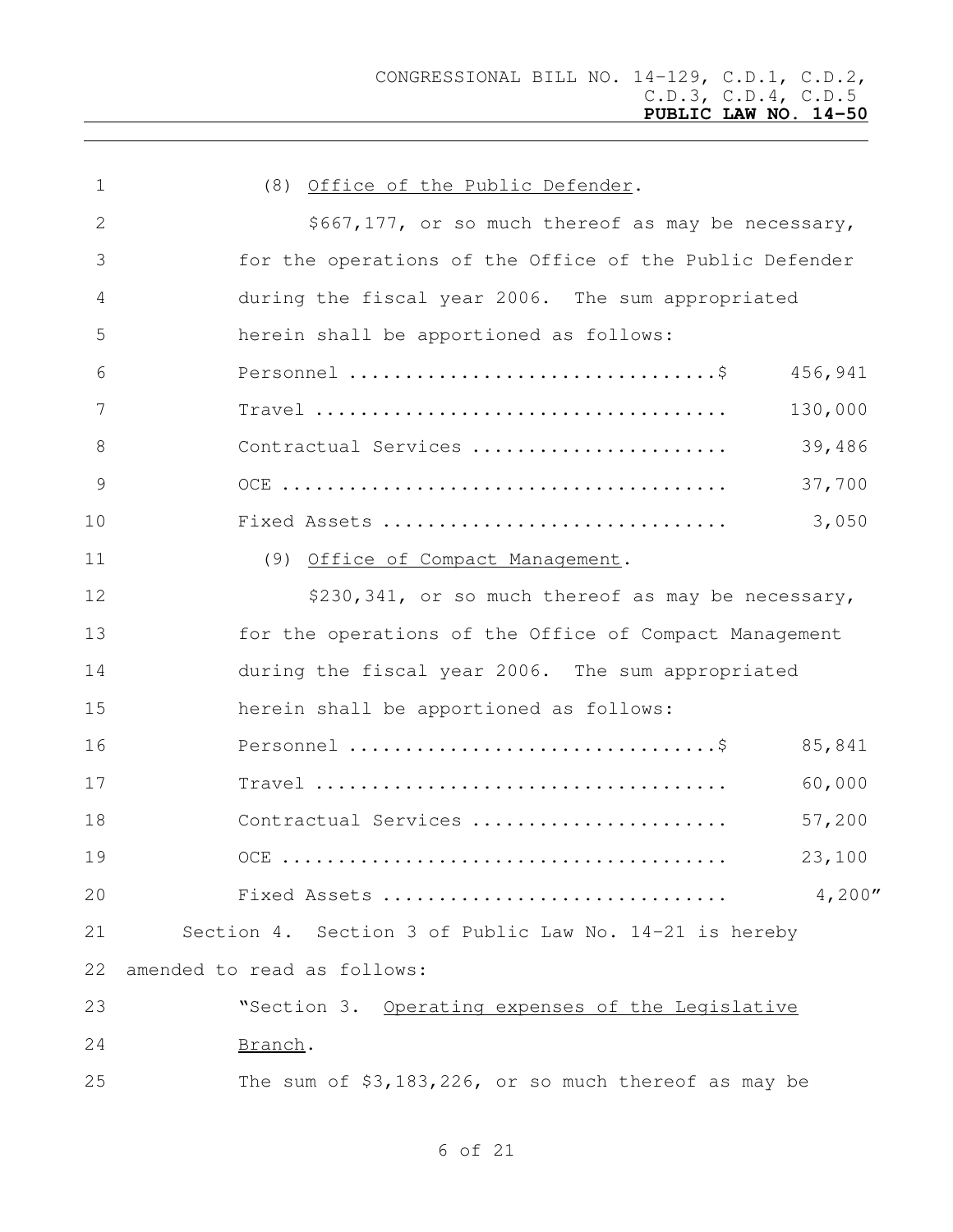| $\mathbf 1$   | necessary, is hereby appropriated from the General Fund  |
|---------------|----------------------------------------------------------|
| 2             | of the Federated States of Micronesia for the fiscal     |
| 3             | year ending September 30, 2006, for the operations of    |
| 4             | the Legislative Branch of the National Government during |
| 5             | the fiscal year 2006. The sum appropriated by this       |
| 6             | section shall be apportioned as follows:                 |
| 7             | (1) Speaker and Members.                                 |
| $8\,$         | \$1,522,771, or so much thereof as may be                |
| $\mathcal{G}$ | necessary, for the operations of the Office of the       |
| 10            | Speaker and Members of the Congress of the Federated     |
| 11            | States of Micronesia during the fiscal year 2006.<br>The |
| 12            | sum appropriated herein shall be apportioned as follows: |
| 13            | 415,290                                                  |
| 14            | 479,881                                                  |
| 15            | Contractual Services PROVIDED THAT, the full             |
| 16            | amount appropriated for each member's                    |
| 17            | representation fund shall be made available              |
| 18            | for use by that member, pending availability             |
| 19            | of funds, upon this act becoming law<br>577,600          |
| 20            | 50,000                                                   |
| 21            | Fixed Assets<br>$-0-$                                    |
| 22            | (2) Staff Offices.                                       |
| 23            | \$1,170,455, or so much thereof as may be                |
| 24            | necessary, for the operations of the Congress staff      |

offices during the fiscal year 2006. The sum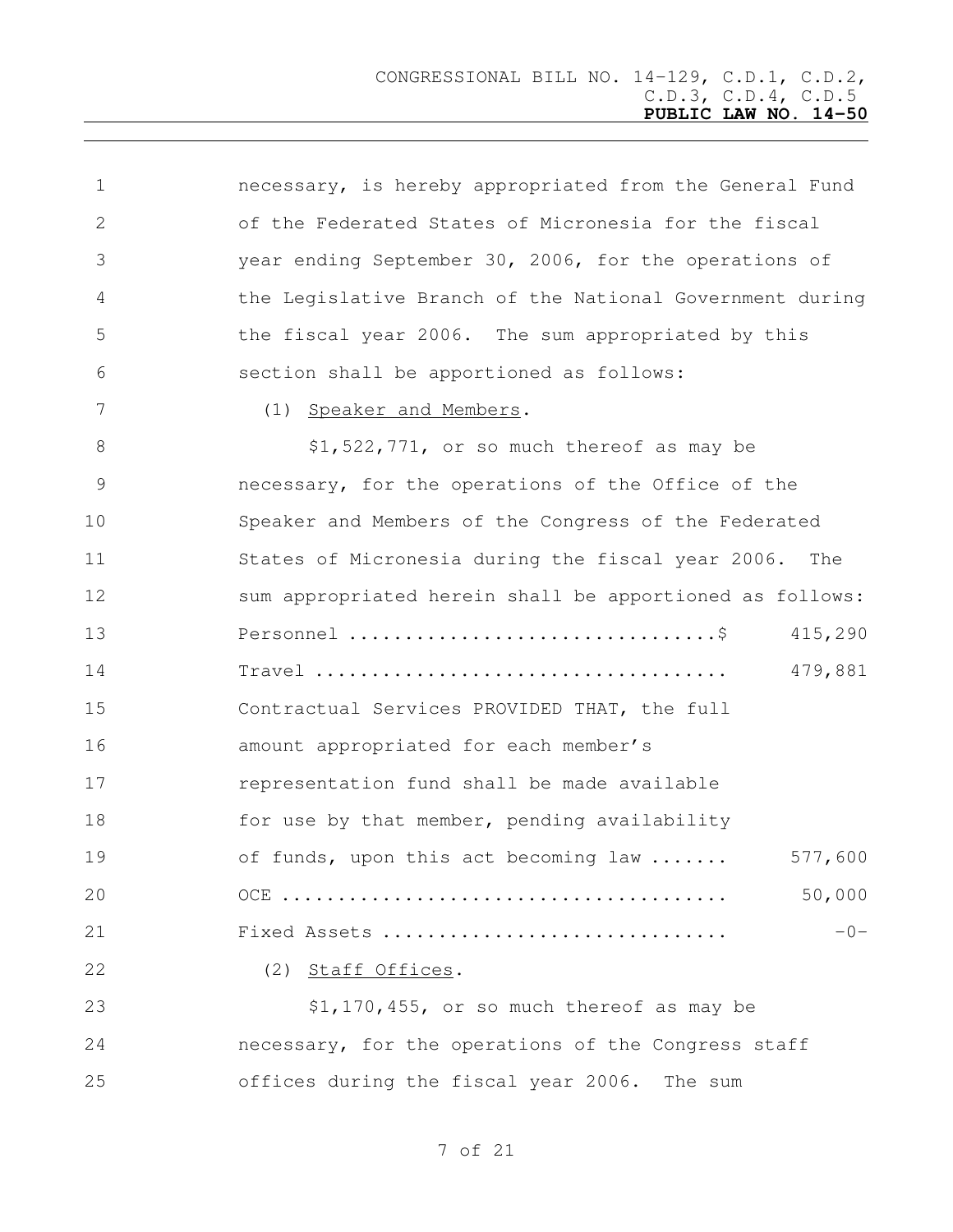| $\mathbf 1$    | appropriated herein shall be apportioned as follows:                                   |            |
|----------------|----------------------------------------------------------------------------------------|------------|
| 2              |                                                                                        | 704,024    |
| 3              | $Travel \dots \dots \dots \dots \dots \dots \dots \dots \dots \dots \dots \dots \dots$ | 119,371    |
| $\overline{4}$ | Contractual Services                                                                   | 178,500    |
| 5              | OCE $\dots\dots\dots\dots\dots\dots\dots\dots\dots\dots\dots\dots\dots\$               | 137,340    |
| 6              | Fixed Assets<br>31,220                                                                 |            |
| 7              | (3) Congress Delegation Offices.                                                       |            |
| 8              | \$490,000, or so much thereof as may be necessary,                                     |            |
| 9              | for the operations of the Congress delegation offices                                  |            |
| 10             | during the fiscal year 2006. The sum appropriated                                      |            |
| 11             | herein shall be apportioned as follows:                                                |            |
| 12             | (a) Kosrae Delegation                                                                  |            |
| 13             |                                                                                        | 70,000     |
| 14             | (b) Pohnpei Delegation                                                                 |            |
| 15             |                                                                                        | 140,000    |
| 16             | (c) Chuuk Delegation                                                                   |            |
| 17             |                                                                                        | 210,000    |
| 18             | (d) Yap Delegation                                                                     |            |
| 19             |                                                                                        | $70,000''$ |
| 20             | Section 5. Section 4 of Public Law No. 14-21 is hereby                                 |            |
| 21             | amended to read as follows:                                                            |            |
| 22             | "Section 4. Operating Expenses of the National                                         |            |
| 23             | Judiciary Branch. The sum of \$1,191,409, or so much                                   |            |
| 24             | thereof as may be necessary, is hereby appropriated from                               |            |
| 25             | the General Fund of the Federated States of Micronesia                                 |            |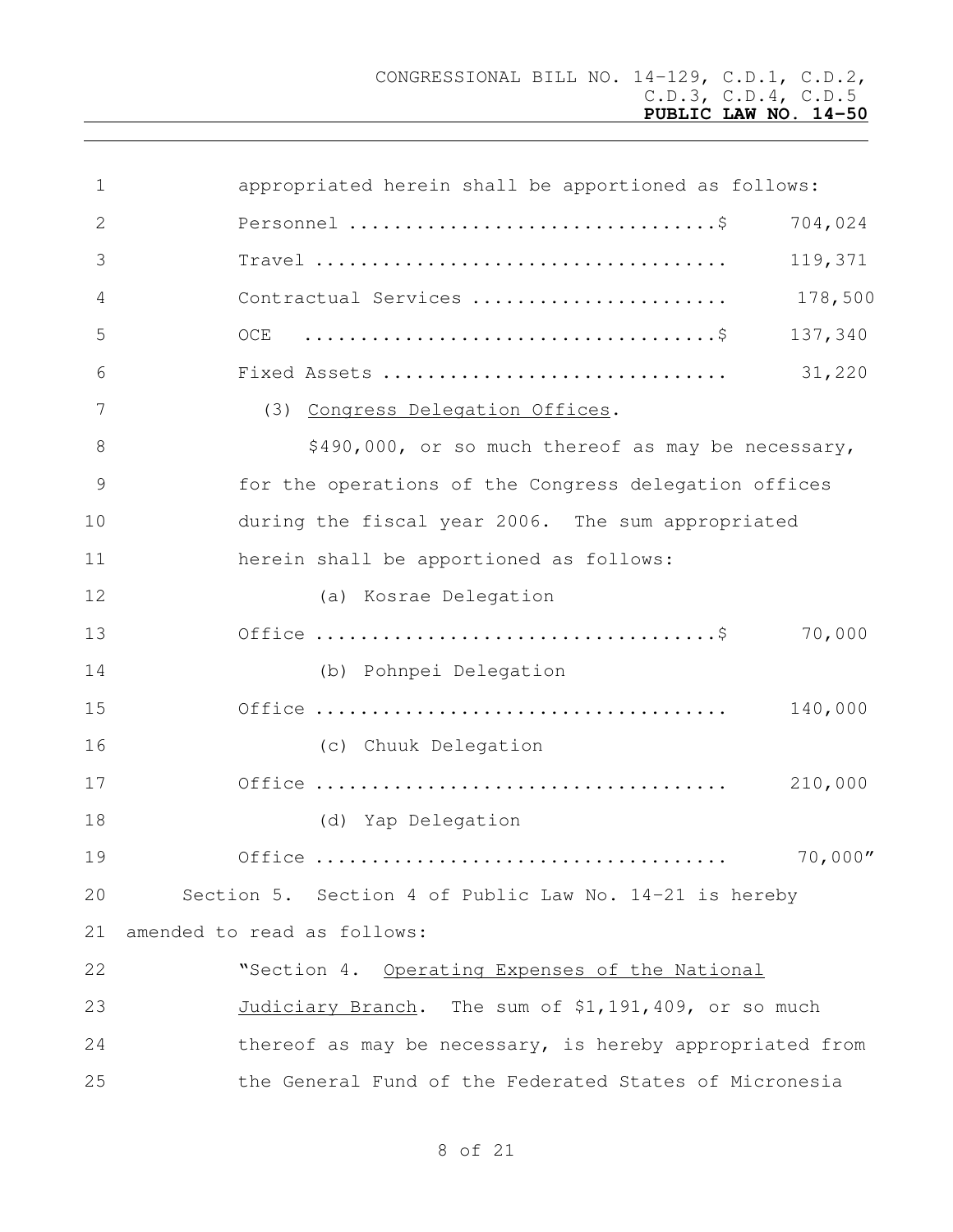| $\mathbf 1$     | for the fiscal year ending September 30, 2006, for the                                            |
|-----------------|---------------------------------------------------------------------------------------------------|
| $\mathbf{2}$    | operations of the Judiciary Branch of the National                                                |
| 3               | Government during the fiscal year 2006. The sum                                                   |
| 4               | appropriated by this section shall be apportioned as                                              |
| 5               | follows:                                                                                          |
| 6               | 705,901                                                                                           |
| 7               | 165,371                                                                                           |
| 8               | 126,900<br>Contractual Services                                                                   |
| 9               | 165,748                                                                                           |
| 10              | 27,489"<br>Fixed Assets                                                                           |
| 11              | Section 6. Section 5 of Public Law No. 14-21 is hereby                                            |
| 12 <sup>°</sup> | amended to read as follows:                                                                       |
| 13              | "Section 5. Operating Expenses of the Public Auditor's                                            |
| 14              | Office. The sum of \$667,895, or so much thereof as may                                           |
| 15              | be necessary, is hereby appropriated from the General                                             |
| 16              | Fund of the Federated States of Micronesia for the                                                |
| 17              | fiscal year ending September 30, 2006, for the                                                    |
| 18              | operations of the National Office of the Public Auditor                                           |
| 19              | for the fiscal year 2006. The sum appropriated by this                                            |
| 20              | section shall be apportioned as follows:                                                          |
| 21              | 354,176                                                                                           |
| 22              | $Travel \dots \dots \dots \dots \dots \dots \dots \dots \dots \dots \dots \dots \dots$<br>126,659 |
| 23              | 123,260<br>Contractual Services                                                                   |
| 24              | 51,800                                                                                            |
| 25              | 12,000''<br>Fixed Assets                                                                          |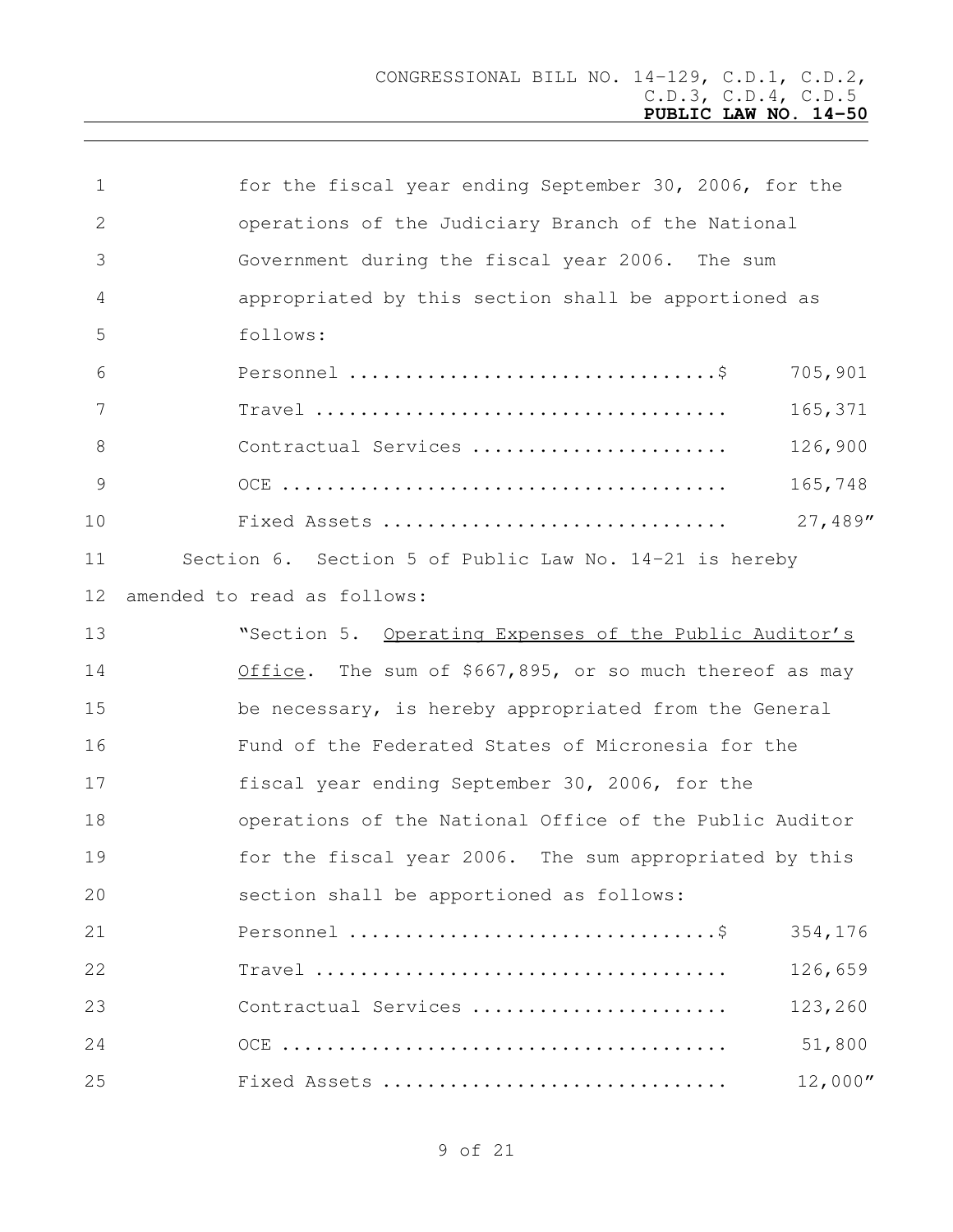| 1  | Section 7. Section 6 of Public Law No. 14-21 is hereby   |
|----|----------------------------------------------------------|
| 2  | amended to read as follows:                              |
| 3  | "Section 6. Operating Expenses of agencies of the        |
| 4  | National Government. The sum of \$1,475,130, or so much  |
| 5  | thereof as may be necessary, is hereby appropriated from |
| 6  | the General Fund of the Federated States of Micronesia   |
| 7  | for the fiscal year ending September 30, 2006, for the   |
| 8  | operations of the following boards, commissions and      |
| 9  | agencies during the fiscal year 2006. The sum            |
| 10 | appropriated by this section shall be apportioned as     |
| 11 | follows:                                                 |
| 12 | (1) National Oceanic Resource Management Authority       |
| 13 | $(NORMA)$ .                                              |
| 14 | \$379,806, or so much thereof as may be necessary,       |
| 15 | for the operations of NORMA during the fiscal year 2006. |
| 16 | The sum appropriated herein shall be apportioned as      |
| 17 | follows:                                                 |
| 18 | 192,506                                                  |
| 19 | 50,000                                                   |
| 20 | 98,900<br>Contractual Services                           |
| 21 | 38,400                                                   |
| 22 | $-0-$<br>Fixed Assets                                    |
| 23 | (2)<br>Board of Regents (COM-FSM).                       |
| 24 | \$76,014, or so much thereof as may be necessary,        |
| 25 | for the operations of the Board of Regents, COM-FSM      |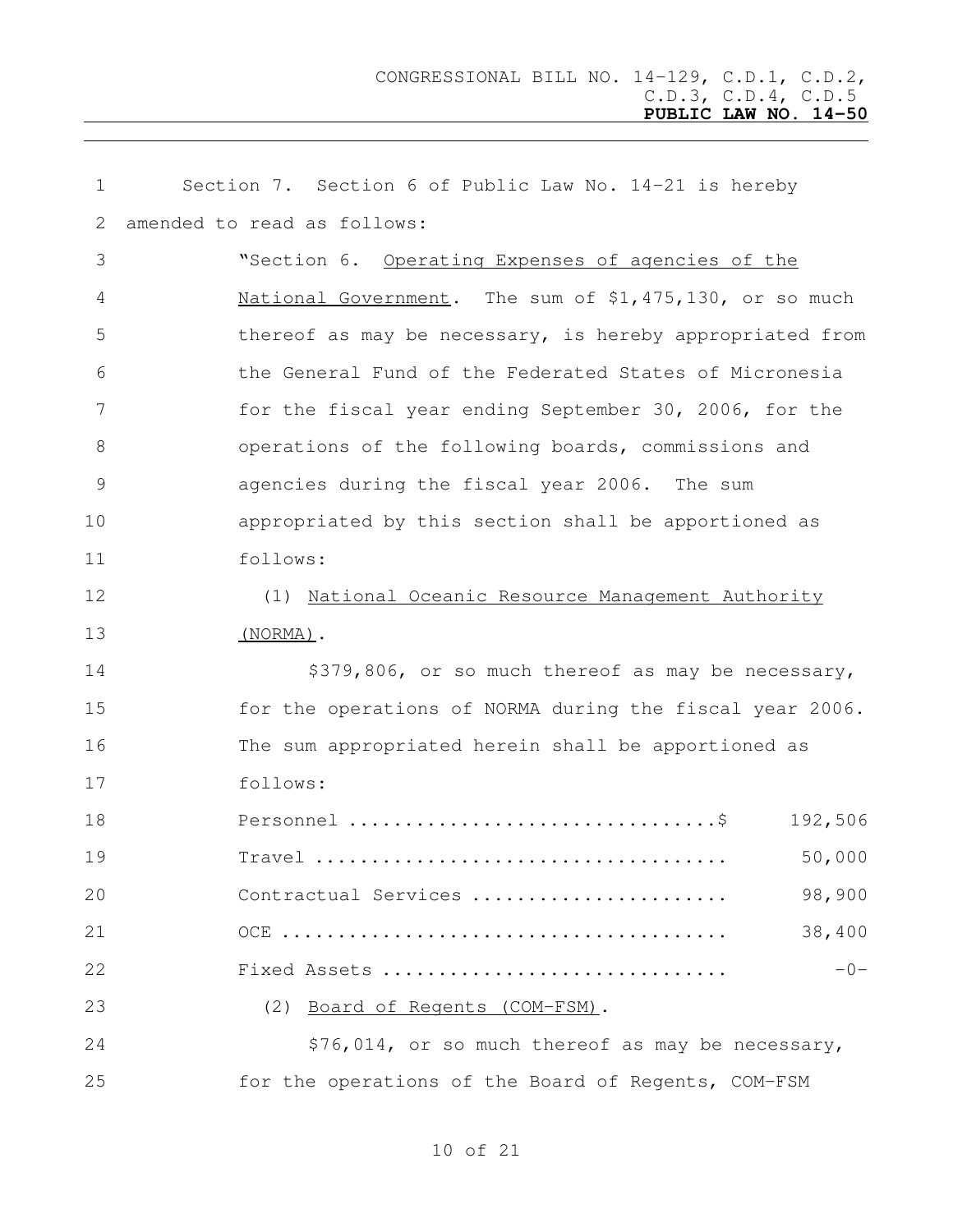| $\mathbf 1$     | during the fiscal year 2006. The sum appropriated       |        |
|-----------------|---------------------------------------------------------|--------|
| 2               | herein shall be apportioned as follows:                 |        |
| 3               |                                                         | $-0-$  |
| 4               |                                                         | 40,914 |
| 5               | Contractual Services                                    | 10,800 |
| 6               |                                                         | 24,300 |
| $7\phantom{.0}$ | Fixed Assets                                            | $-0-$  |
| $8\,$           | (3) Coconut Development Authority (CDA).                |        |
| $\mathcal{G}$   | \$125,600, or so much thereof as may be necessary,      |        |
| 10              | for the operations of the Coconut Development Authority |        |
| 11              | during the fiscal year 2006. The sum appropriated       |        |
| 12              | herein shall be apportioned as follows:                 |        |
| 13              |                                                         | 68,471 |
| 14              |                                                         | 10,469 |
| 15              | Contractual Services                                    | 22,160 |
| 16              |                                                         | 9,500  |
| 17              | Fixed Assets                                            | 15,000 |
| 18              | (4) FSM Banking Board.                                  |        |
| 19              | \$132,357, or so much thereof as may be necessary,      |        |
| 20              | for the operations of the FSM Banking Board during the  |        |
| 21              | fiscal year 2006. The sum appropriated herein shall be  |        |
| 22              | apportioned as follows:                                 |        |
| 23              |                                                         | 71,555 |
| 24              |                                                         | 20,106 |
| 25              | Contractual Services                                    | 15,700 |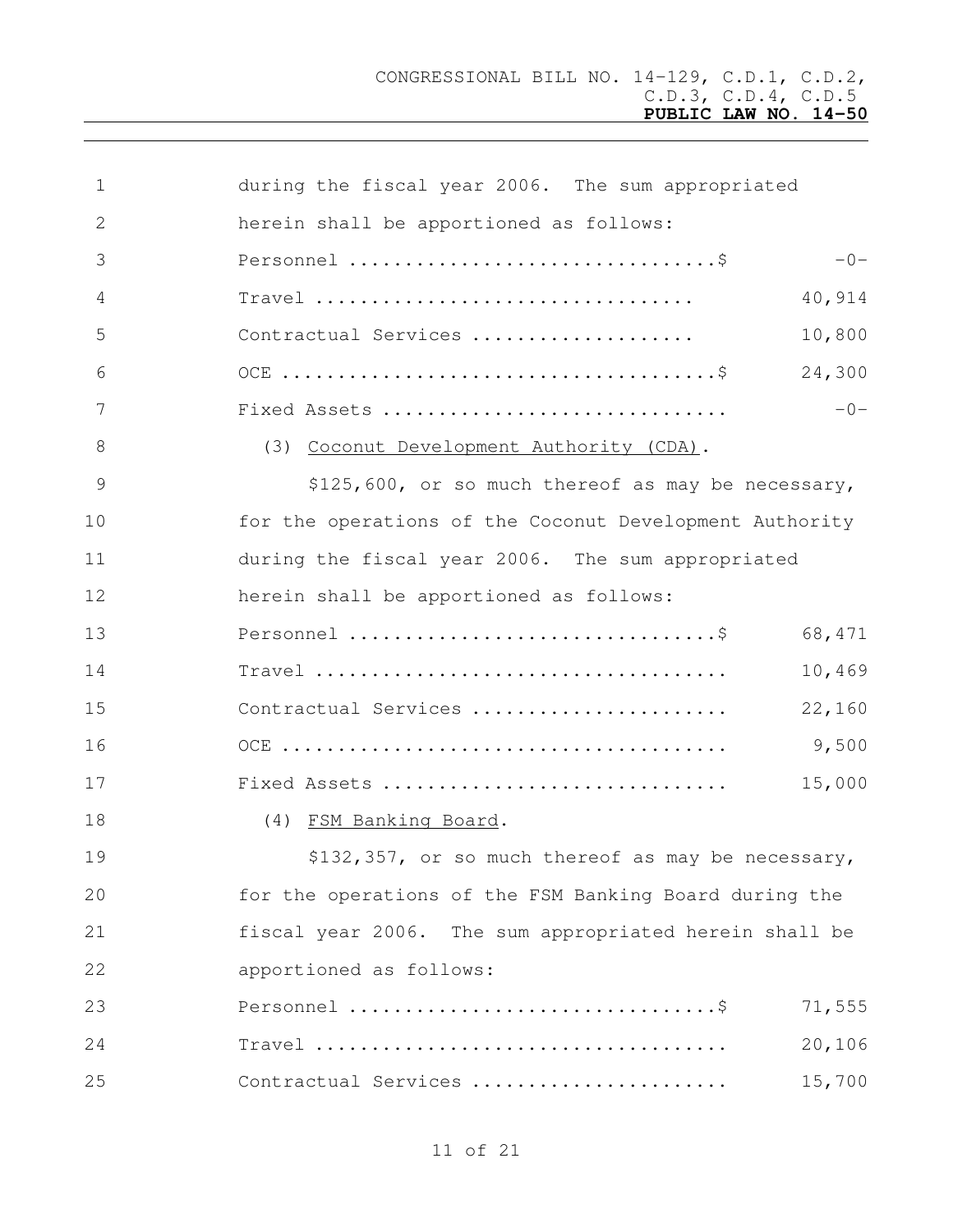| 1             | 21,996                                                   |
|---------------|----------------------------------------------------------|
| 2             | 3,000<br>Fixed Assets                                    |
| 3             | (5) FSM Postal Services.                                 |
| 4             | \$626,353, or so much thereof as may be necessary,       |
| 5             | for the operations of the National Postal Services       |
| 6             | during the fiscal year 2006. The sum appropriated        |
| 7             | herein shall be apportioned as follows:                  |
| 8             | 402,488                                                  |
| $\mathcal{G}$ | 40,692                                                   |
| 10            | 98,273<br>Contractual Services                           |
| 11            | 84,900                                                   |
| 12            | $-0-$<br>Fixed Assets                                    |
| 13            | (6) National Fisheries Corporation (NFC).                |
| 14            | \$135,000, or so much thereof as may be necessary,       |
| 15            | for the operations of the National Fisheries Corporation |
| 16            | during the fiscal year 2006. The sum appropriated        |
| 17            | herein shall be apportioned as follows:                  |
| 18            | NFC operations subsidy  \$<br>45,000                     |
| 19            | 90,000''<br>Air freight subsidy                          |
| 20            | Section 8. Section 8 of Public Law No. 4-21 is hereby    |
| 21            | amended to read as follows:                              |
| 22            | "Section 8. Grants, Subsidies and Contributions.<br>The  |
| 23            | sum of 2,805,766, or so much thereof as may be           |
| 24            | necessary, is hereby appropriated from the General Fund  |
| 25            | of the Federated States of Micronesia for the fiscal     |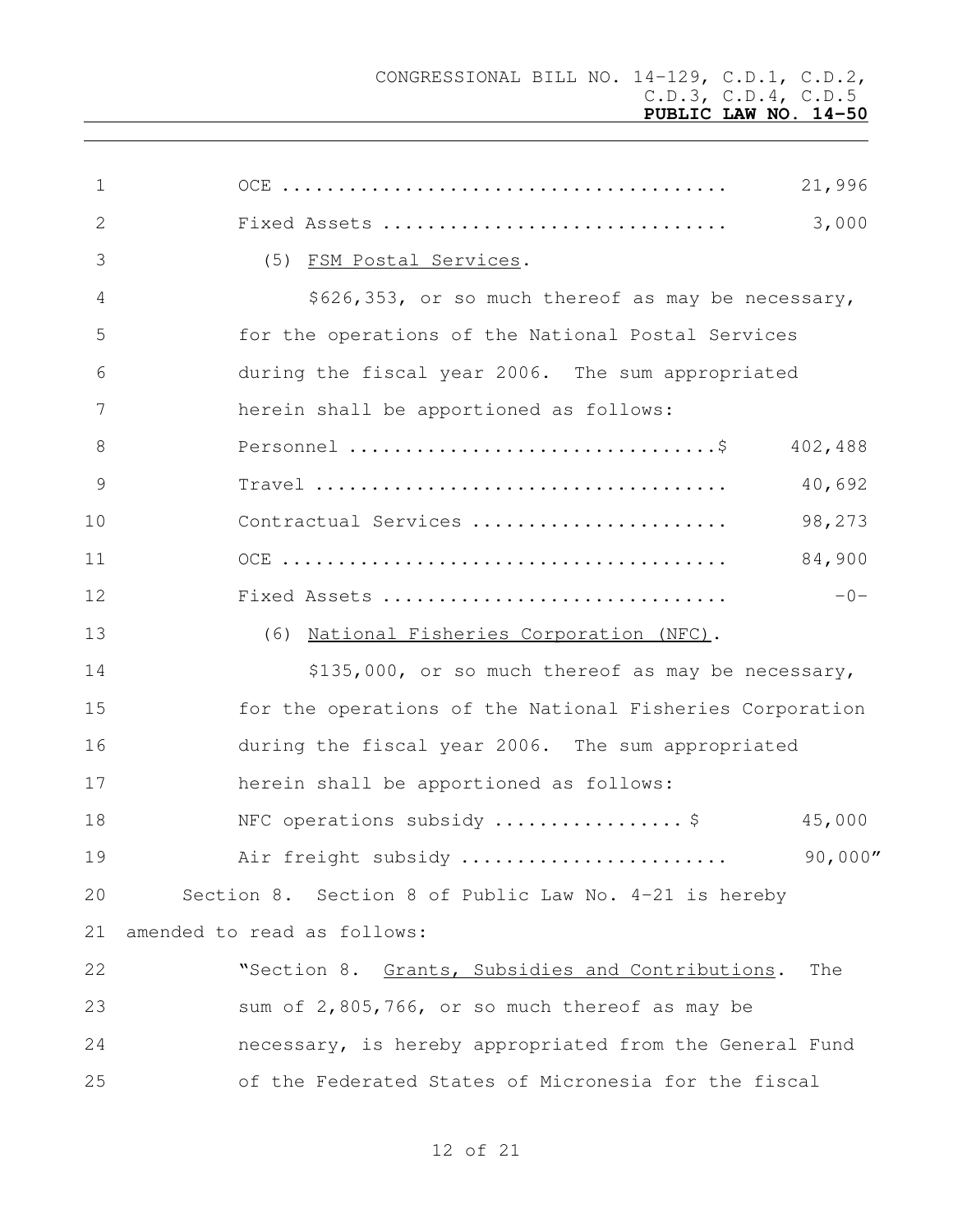| $\mathbf 1$  | year ending September 30, 2006, for the following      |
|--------------|--------------------------------------------------------|
| $\mathbf{2}$ | grants, subsidies and contributions during fiscal year |
| 3            | The sum appropriated by this section shall be<br>2006. |
| 4            | apportioned as follows:                                |
| 5            | Department of Foreign Affairs<br>(1)                   |
| 6            | \$<br>(a) Pacific Islands Forum Secretariat<br>40,     |
| 7            | (b) Secretariat for the Pacific                        |
| 8            | Community (SPC<br>17,000                               |
| 9            | 60,000<br>(c) UN and Specialized Agencies (UN)         |
| 10           | (c) UN Economic and Social Commission                  |
| 11           | for Asia and the Pacific (ESCAP)<br>5,000              |
| 12           | 5,000<br>(e) East-West Center                          |
| 13           | (2) Department of Finance and Administration           |
| 14           | (a) National Authorizing Committee                     |
| 15           | 8,000                                                  |
| 16           | (3) Department of Economic Affairs                     |
| 17           | (a) Pacific Islands Development Program<br>15,000      |
| 18           | (b) Forum Fisheries Agency (FFA)<br>21,000             |
| 19           | 3,000<br>(c) UN Development Program                    |
| 20           | (d) Coordinating Committee for                         |
| 21           | 40,000<br>Offshore Minerals Prospecting (SOPAC)        |
| 22           | (e) Pacific Asia Travel Association.<br>5,000          |
| 23           | 600<br>UN Environmental Program (UNEP).<br>(f)         |
| 24           | (g) Western Forestry                                   |
| 25           | Leadership Coalition<br>500                            |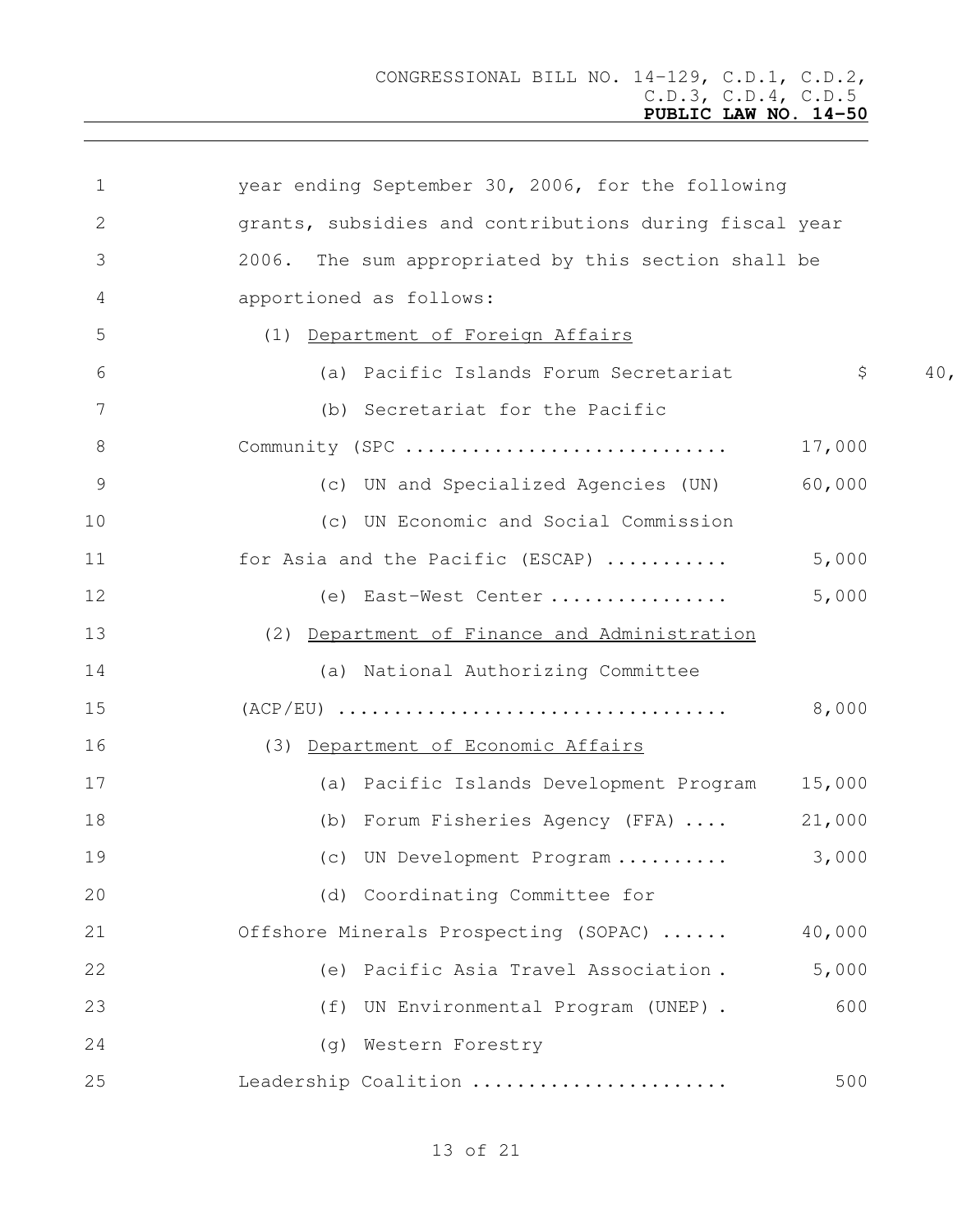| $\mathbf 1$     | (h) Seaframe Program  7,500                              |                |
|-----------------|----------------------------------------------------------|----------------|
| 2               | (i) Food Agriculture Organization (FAO) 4,700            |                |
| 3               | $(j)$ FA/TCP Matching  28,800                            |                |
| 4               | (k) National Environmental                               |                |
| 5               |                                                          |                |
| 6               | (1) $3^{rd}$ Convention (Fisheries Consortium) \$ 13,558 |                |
| $7\phantom{.0}$ | (4) Department of Health, Education and Social Affairs   |                |
| 8               | (a) UN Fund for Population                               |                |
| $\mathcal{G}$   | Activity (UNFPA)<br>3,000                                |                |
| 10              | (b) South Pacific Regional                               |                |
| 11              | Environmental Program (SPREP)  7,375                     |                |
| 12              | (c) Aid to Non-Public Schools $300,000$                  |                |
| 13              | (d) Financial Assistance to FSM                          |                |
| 14              | Students attending College of Marshalls and              |                |
| 15              | Palau Community College<br>50,000                        |                |
| 16              | (e) World Health Organization (WHO).<br>41,385           |                |
| 17              | (f) National Board of Nursing  20,000                    |                |
| 18              | (g) Pacific Islands Health                               |                |
| 19              | 20,000<br>Officers Association                           |                |
| 20              | 64,000<br>National Close-Up Local Program.<br>(h)        |                |
| 21              | 20,000<br>FSM Amateur Sports Association<br>(i)          |                |
| 22              | College of Micronesia Board (COM)<br>$(\dagger)$         | 5 <sub>r</sub> |
| 23              | Association of Territorial<br>(k)                        |                |
| 24              | Health Organization<br>2,000                             |                |
| 25              | 64,000<br>(1) FSM Red Cross                              |                |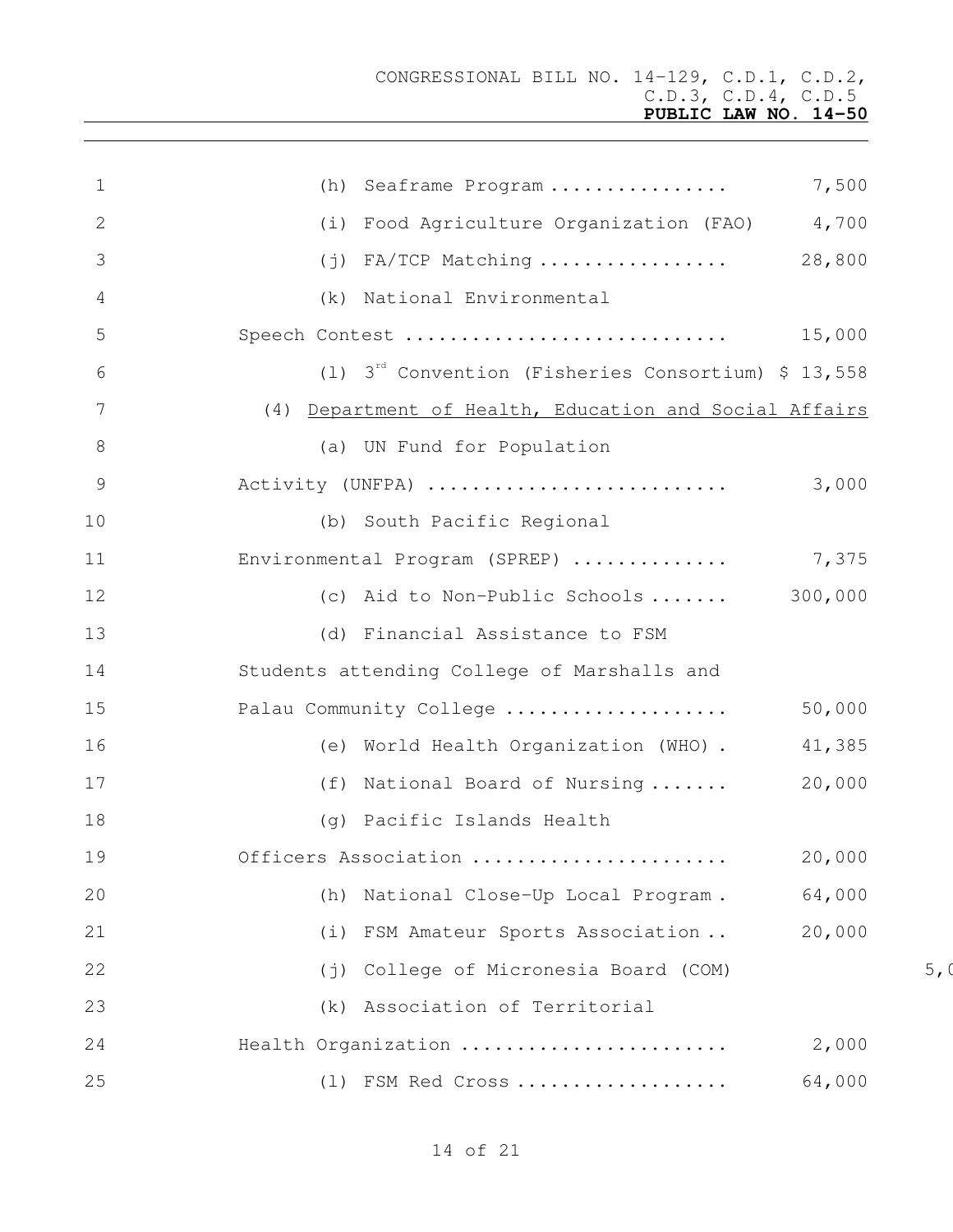| $\mathbf 1$   | 4,000<br>$(m)$ UNESCO                                    |
|---------------|----------------------------------------------------------|
| 2             | (5) Department of Transportation,                        |
| 3             | Communications and Infrastructure                        |
| 4             | 7,640<br>(a) Asia-Pacific Telecommunity (APT)            |
| 5             | (b) International Telecommunications                     |
| 6             | Union (ITU) \$<br>55,000                                 |
| 7             | (c) International Civil Aviation                         |
| $\,8\,$       | Organization<br>28,050                                   |
| $\mathcal{G}$ | 10,000<br>(d) Micronesian Shipping Commission.           |
| 10            | (e) FSM Capital Energy/Utilities  300,000                |
| 11            | (6) Coconut Development Authority (CDA)                  |
| 12            | (a) Copra Subsidy<br>75,000                              |
| 13            | (b) Asia Pacific Coconut Community (APCC) 15,500         |
| 14            | (7) Other Grants, Subsidies and Contributions            |
| 15            | 37,500<br>(a) Kosrae Judiciary subsidy                   |
| 16            | 40,500<br>(b) Pohnpei Judiciary subsidy                  |
| 17            | 40,500<br>(c) Chuuk Judiciary subsidy                    |
| 18            | (d) Yap Judiciary subsidy, PROVIDED that, of             |
| 19            | this amount, \$15,000 shall be used to provide financial |
| 20            | assistance to Yap students enrolled in law school unless |
| 21            | there are no Yap students so enrolled during the fiscal  |
| 22            | 35,000                                                   |
| 23            | 25,000<br>(e) COM Treaty Obligations                     |
| 24            | (f) Micronesian Legal Services                           |
| 25            | Corporation<br>150,000                                   |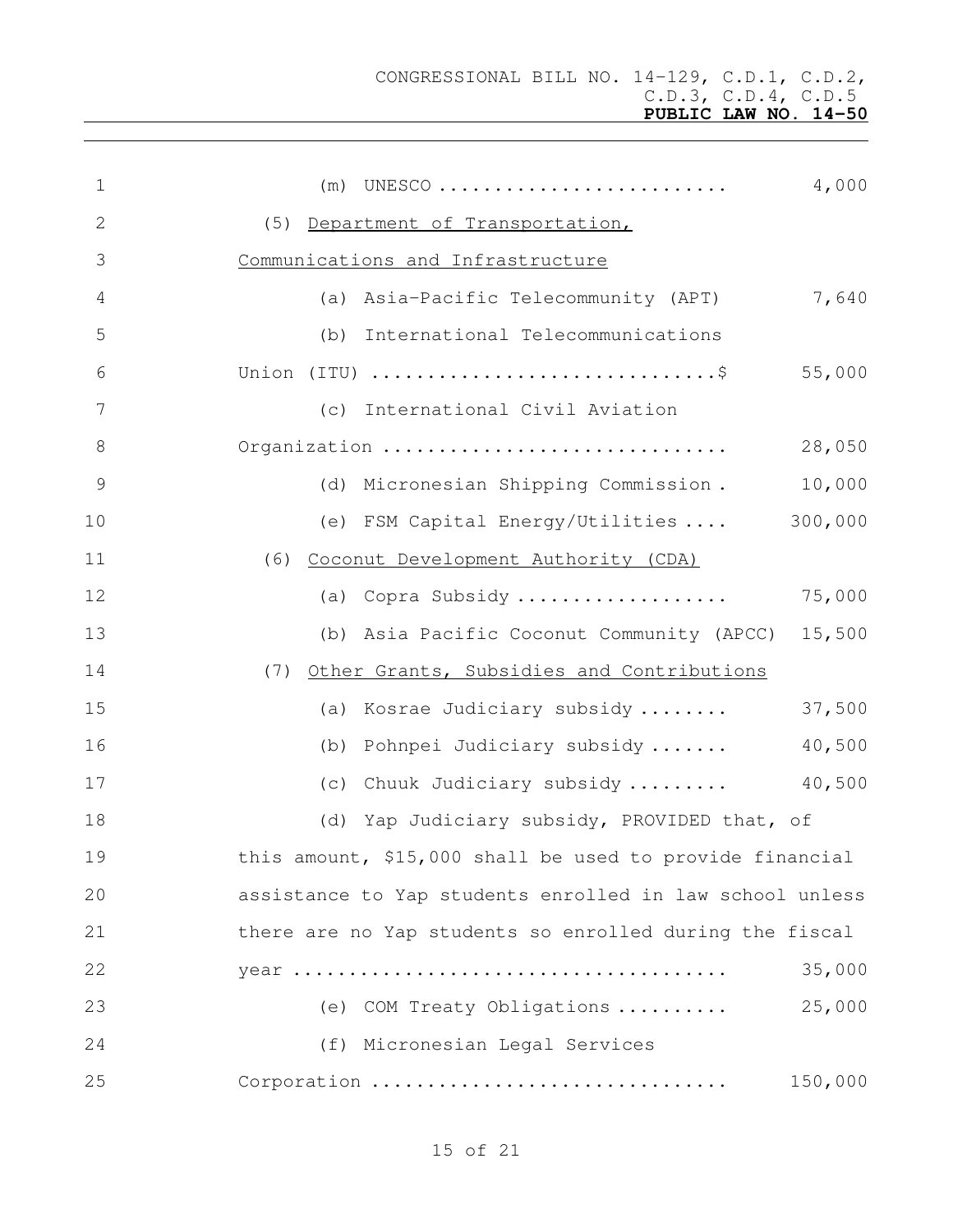| $\mathbf 1$    | 150,000<br>(g) States Joint Law Enforcement                 |
|----------------|-------------------------------------------------------------|
| 2              | (h) School Textbook Purchase, PROVIDED THAT funds           |
| 3              | appropriated herein shall be deemed to come from funds      |
| 4              | available under the amended Compact for Supplemental        |
| 5              | 619,658<br>Education Grant (SEG)                            |
| 6              | Tuna Commission Membership\$<br>16,000<br>(i)               |
| 7              | (j) Disaster Assistance Emergency                           |
| 8              | 200,000<br>Fund (DAEF) Matching                             |
| $\overline{9}$ | 60,000<br>(k) State Court Congestion Relief                 |
| 10             | (1) Pohnpei, Election District No. 1                        |
| 11             | 50,000<br>Dolakapw road paving                              |
| 12             | Section 9. Section 9 of Public Law No. 14-21, as amended by |
| 13             | Public Law No. 14-42, is hereby further amended to read as  |
| 14             | follows:                                                    |
| 15             | "Section 9. Capital and Human Resource Development.         |
| 16             | The sum of $$10,408,482$ , or so much thereof as may be     |
| 17             | necessary, is hereby appropriated from the General Fund     |
| 18             | of the Federated States of Micronesia for the fiscal        |
| 19             | year ending September 30, 2006, for the following           |
| 20             | capital improvements, development programs and projects     |
| 21             | and human resource development. The sum appropriated by     |
| 22             | this section shall be apportioned as follows:               |
| 23             | (1) College of Micronesia-FSM.                              |
| 24             | \$6,909,240, or so much thereof as may be                   |
| 25             | necessary, for the operations, programs and projects of     |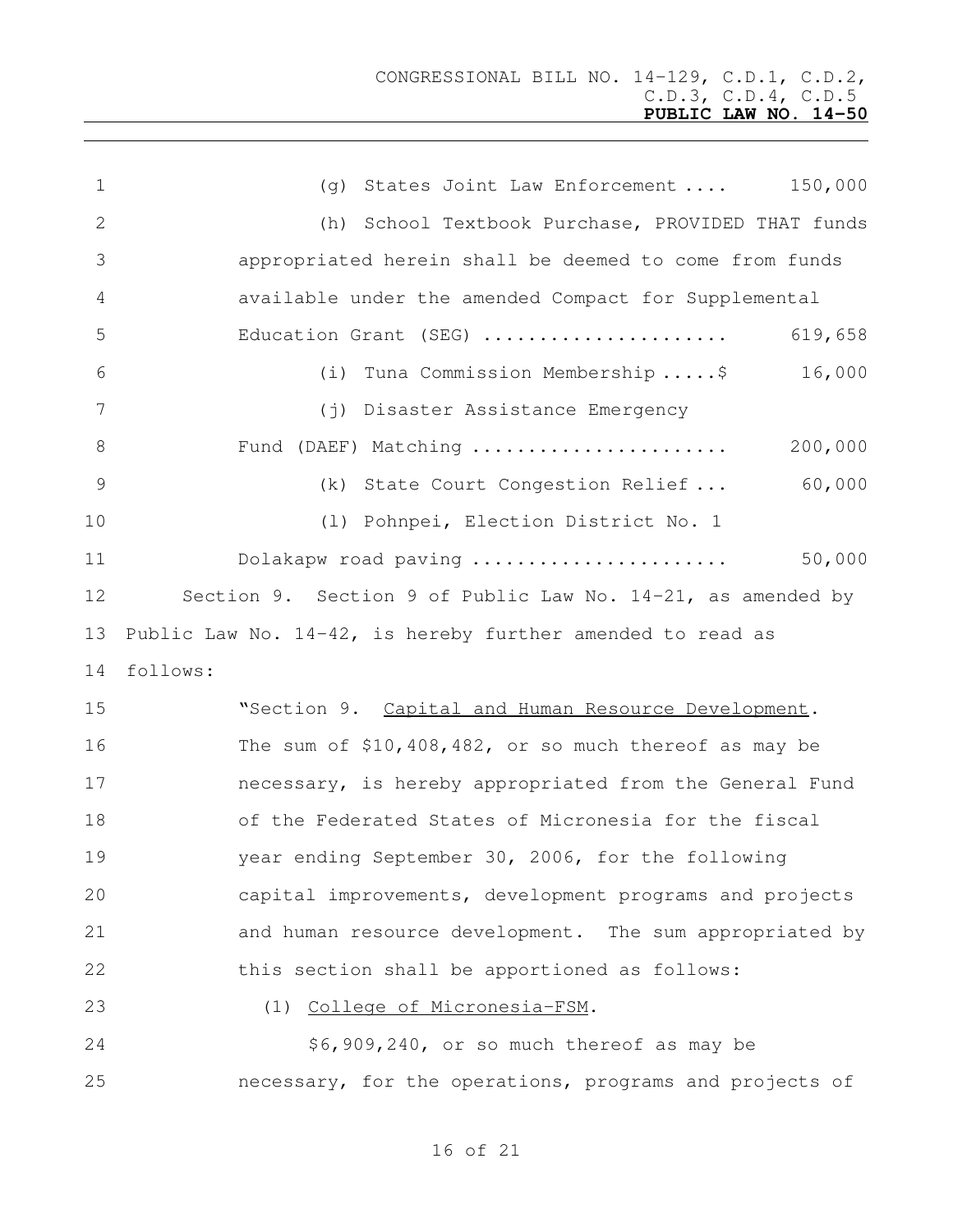the College during fiscal year 2006. The sum appropriated herein shall be apportioned as follows: (a) COM-FSM operations, PROVIDED THAT all funds appropriated herein shall be deemed to come from funds available under the amended Compact for the education sector ..........................\$ 3,800,000 (b) Students scholarship, PROVIDED THAT \$300,000 appropriated herein shall be deemed to come from funds available under the amended Compact for Supplemental Education Grant (SEG) and \$267,046 appropriated herein 11 shall be deemed to come from funds available under the amended Compact for the FY05 carryover Supplemental 13 Education Grant (SEG) .........................\$ 567,046 (c) Fisheries and Maritime Institute 600,000 15 (d) SEOG and Work Study Programs, PROVIDED THAT all funds appropriated herein shall be deemed to come from funds available under the amended Compact for Supplemental Education Grant (SEG) .....................\$ 270,268 (e) COM-FSM State Campus Facility Improvement, PROVIDED THAT the sum appropriated herein shall be deemed to come from funds available under the amended 23 Compact for Infrastructure Development sector  $\qquad \qquad \text{S} \qquad \qquad 1.5$  (f) Capacity building and professional development for pre-service teachers in the FSM,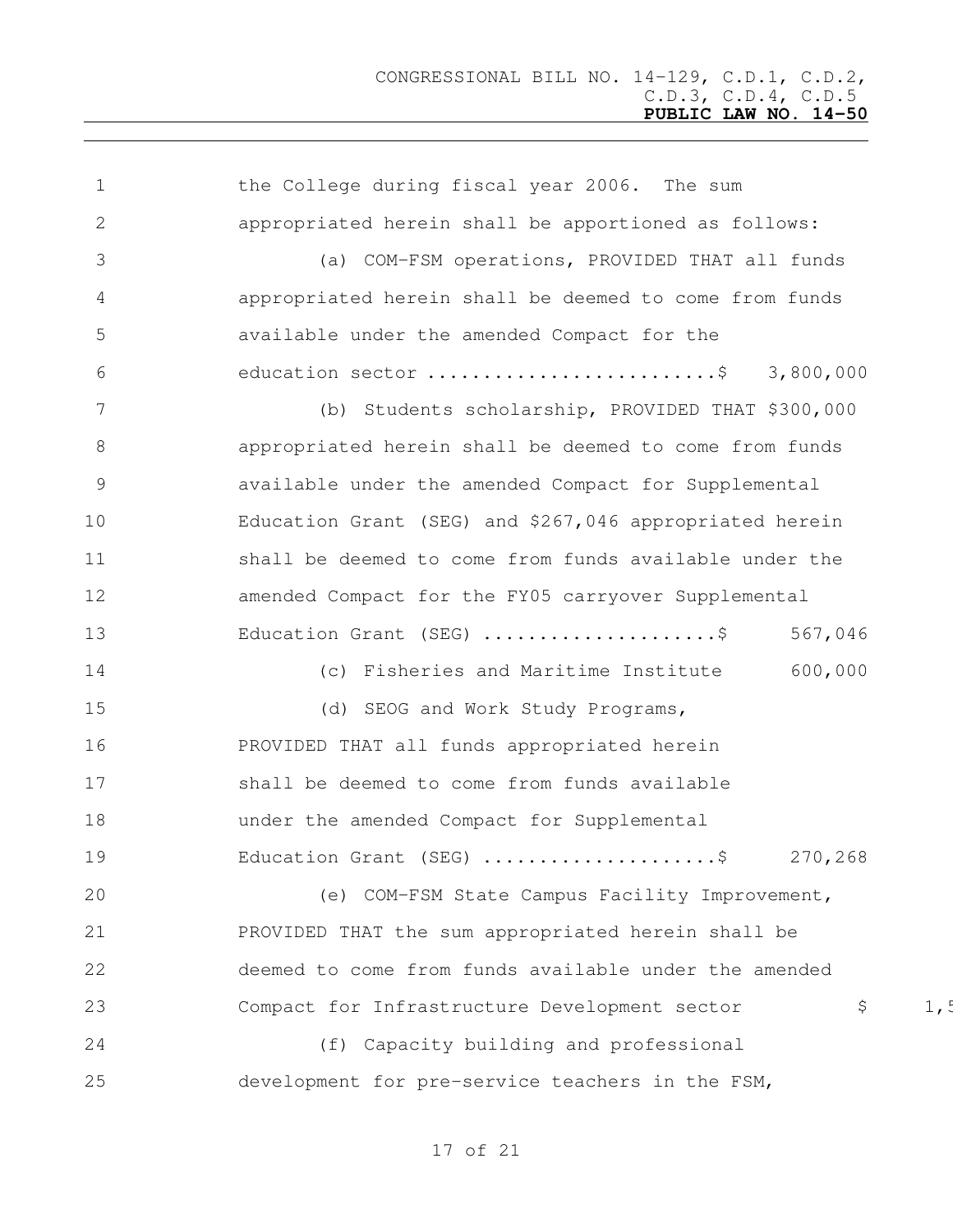| $\mathbf 1$   | PROVIDED THAT all funds appropriated herein shall be    |
|---------------|---------------------------------------------------------|
| 2             | deemed to come from funds available under the amended   |
| 3             | Compact for the FY05 carryover Supplemental Education   |
| 4             | Grant (SEG) 171,926                                     |
| 5             | (2) Department of Foreign Affairs                       |
| 6             | \$<br>$-0-$<br>(a) FSM Washington Embassy Renovation    |
| 7             | (3) Department of Finance and Administration            |
| 8             | 50,000<br>(a) National Staff Upgrading\$                |
| $\mathcal{G}$ | (4) Department of Economic Affairs                      |
| 10            | 100,000<br>(a) FSM Visitor Bureau                       |
| 11            | (5) Department of Transportation, Communication and     |
| 12            | Infrastructure                                          |
| 13            | (a) TA Airport Pavement, PROVIDED THAT all funds        |
| 14            | appropriated herein shall be deemed to come from funds  |
| 15            | available under the amended Compact for Infrastructure  |
| 16            | Development sector and PROVIDED THAT no funds shall be  |
| 17            | allotted until such time as the Department of Justice   |
| 18            | completes an investigation into the findings of the     |
| 19            | Office of the National Public Auditor in its report     |
| 20            | entitled 'Ta Outer Island Airport Audit Fiscal Years    |
| 21            | 1990-2004 Audit No. 2005-01' and reports to the Speaker |
| 22            | of Congress on the outcome of that investigation,       |
| 23            | and PROVIDED THAT the appropriation shall               |
| 24            | 505,787                                                 |
| 25            | (6) Department of Justice                               |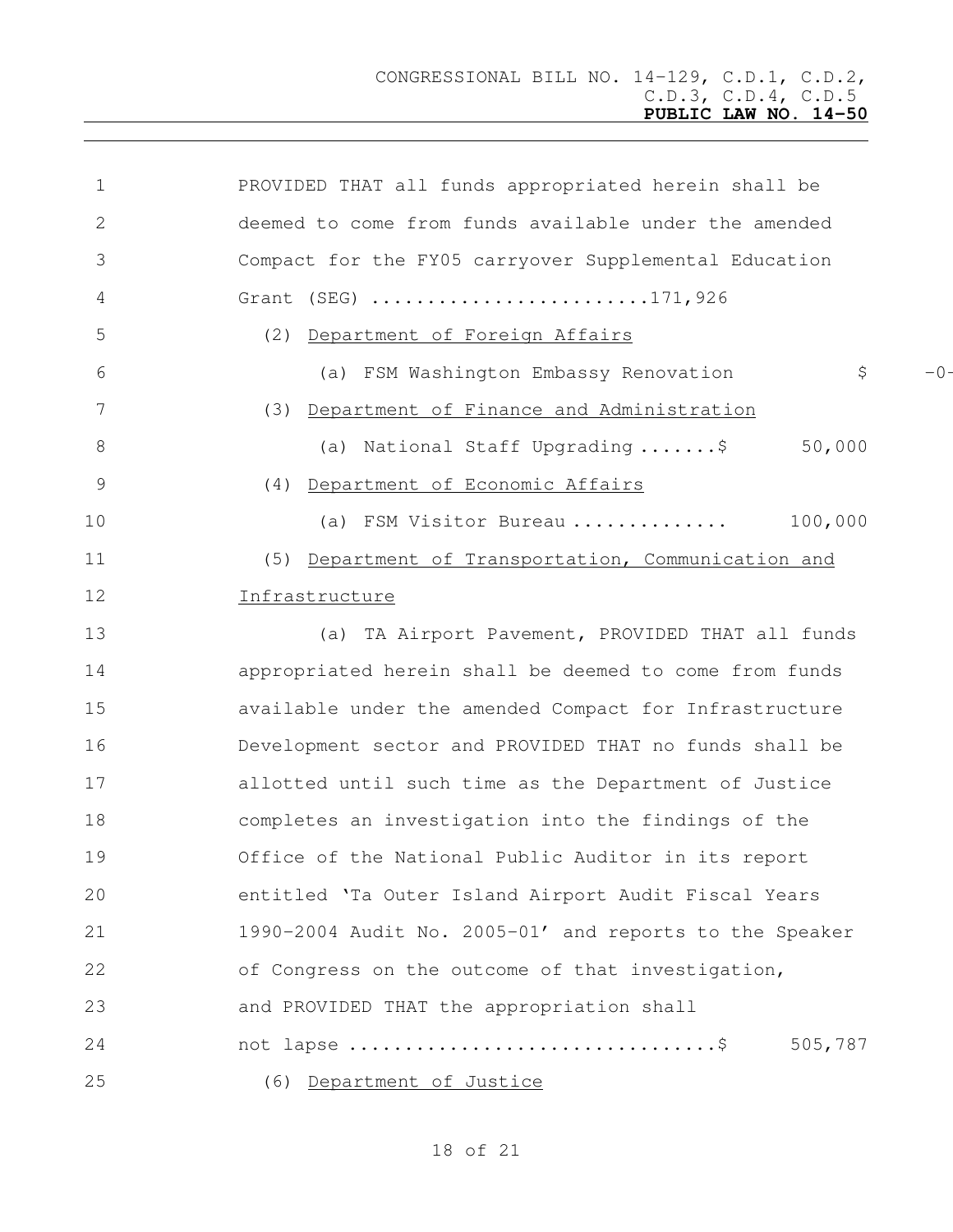| $\mathbf 1$     | 200,000<br>(a) FSM Patrol Boat Slipping                 |     |
|-----------------|---------------------------------------------------------|-----|
| 2               | (7) Office of the Public Defender                       |     |
| 3               | 20,000<br>(a) Kosrae PD Office renovation               |     |
| 4               | (b) Pohnpei PD Office retaining wall 4,000              |     |
| 5               | (8) FSM Postal Services                                 |     |
| 6               | 50,000<br>(a) Yap Post Office renovation                |     |
| $7\phantom{.0}$ | 50,000<br>(b) Chuuk Post Office renovation              |     |
| $8\,$           | (9) Infrastructure Maintenance Fund (IMF)               |     |
| $\mathcal{G}$   | (a) IMF, PROVIDED THAT \$105,568 of the funds           |     |
| 10              | appropriated herein shall be deemed to come from funds  |     |
| 11              | available under the amended Compact for Infrastructure  |     |
| 12              | Maintenance Fund sector grant \$ 211,136                |     |
| 13              | (10) Department of Health, Education and Social Affairs |     |
| 14              | (a) Monitoring, coordination, teaching assistance       |     |
| 15              | and research, PROVIDED THAT all of the funds            |     |
| 16              | appropriated_herein shall come from funds available     |     |
| 17              | under the amended Compact for FY05 carryover of the     |     |
| 18              | Supplemental Education Grant (SEG)                      | 377 |
| 19              | (11) President's Office                                 |     |
| 20              | (a) FEMA matching funds and public assistance           |     |
| 21              | specialist                                              | 213 |
| 22              | (b) Payment to the Asian Development Bank for the       |     |
| 23              | Fisheries Development Project Loan authorized by Public |     |
| 24              | 90,000<br>Law No. 7-101                                 |     |
| 25              | (c) FSM Trust Fund, PROVIDED THAT the amount            |     |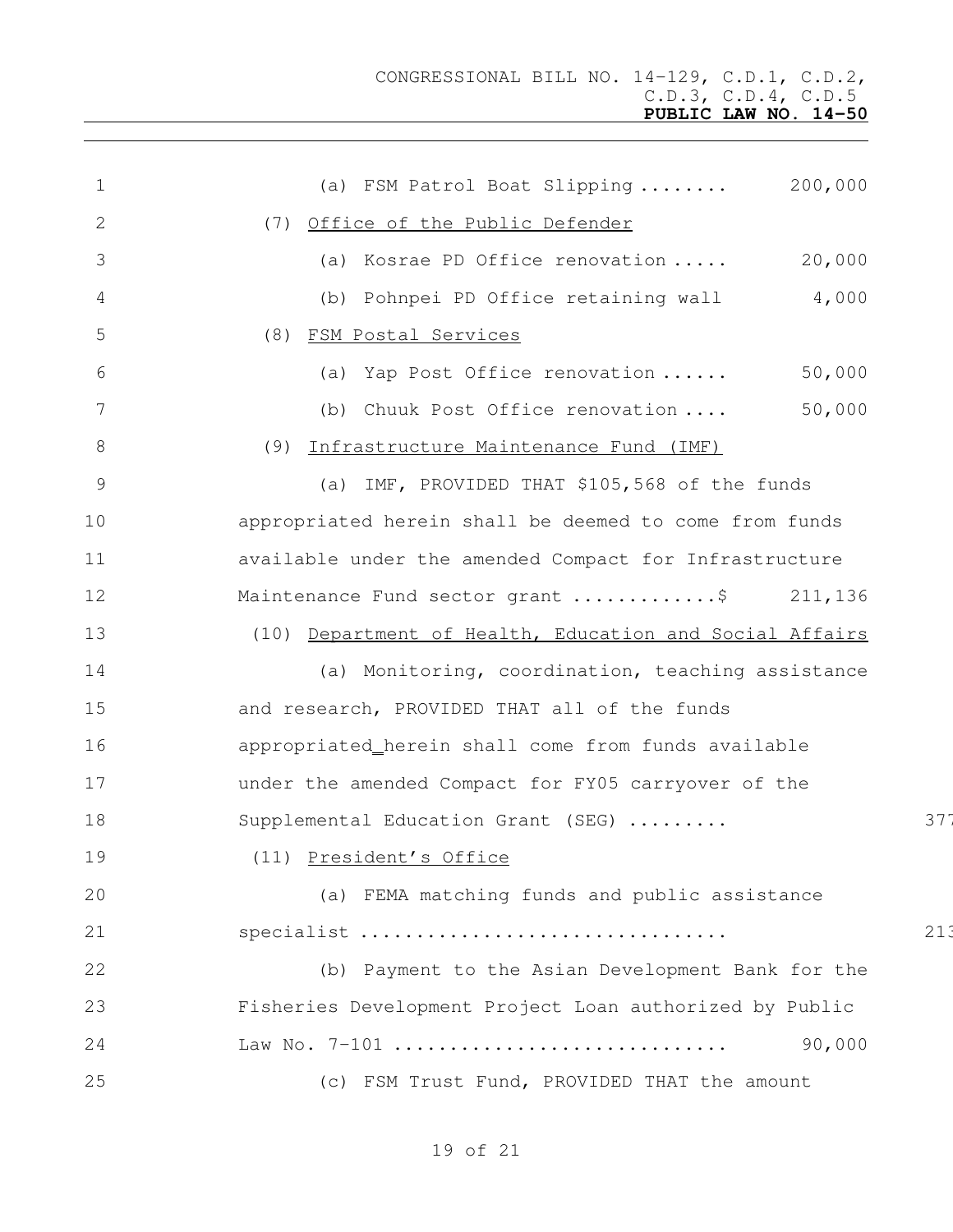| 1             | appropriated is not greater than 50% of the amount of    |
|---------------|----------------------------------------------------------|
| 2             | local revenues to be carried over to FY07 before         |
| 3             | deducting the amount of this appropriation, in that case |
| 4             | the amount shall be equal to 50% of the amount of local  |
| 5             | revenues to be carried over to FY07 not including the    |
| 6             | amount of this appropriation \$<br>250,000               |
| 7             | (d) Preparation and submission of the                    |
| 8             | Annual Report and Single Audit as required by the        |
| $\mathcal{G}$ | amended Compact, including contracting the               |
| 10            | services of a CPA from a reputable                       |
| 11            | accounting firm \$<br>150,000                            |
| 12            | (12) Capacity Building                                   |
| 13            | The total sum of the following appropriation             |
| 14            | shall be deemed to come from funds available             |
| 15            | under the Amended Compact for Capacity                   |
| 16            | Building Sector Carryover Grants from Fiscal             |
| 17            | Year 2004.                                               |
| 18            | 75,000<br>(a) Valuation of Fixed Assets                  |
| 19            | 80,000<br>(b) Accounting Advisor (Component Units)       |
| 20            | 80,000<br>(c) Accounting/Procurement Advisor             |
| 21            | Budget Preparation and Execution<br>(d)                  |
| 22            | 80,000                                                   |
| 23            | 100,000<br>Sector Performance Reporting<br>(e)           |
| 24            | 80,000<br>(f)<br>Accounting/Procurement Advisor (Yap)    |
| 25            | 200,000<br>Monitoring Economic Progress<br>(q)           |